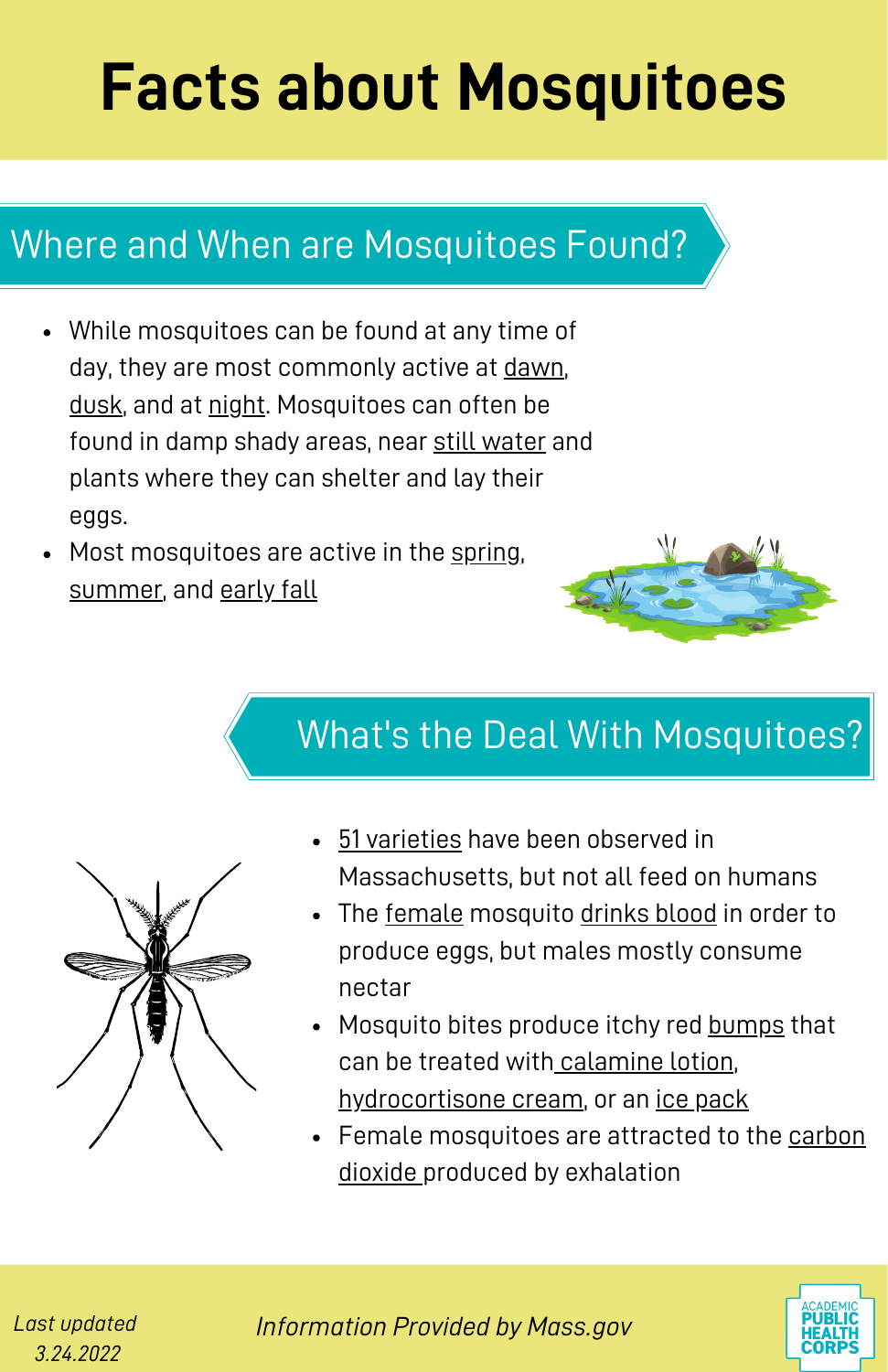### Why Are Mosquito Bites a Concern?

Certain species of mosquito can carry viruses that spread to humans through their bite. In Massachusetts the most common diseases caused by mosquito bites are Eastern Equine Encephalitis (EEE) and West Nile Virus (WNV).

- EEE
	- Symptoms include fever, stiff neck, headache, lack of energy, and swelling of the brain, which appear 3-10 days after infection. There is currently no treatment for EEE
- WNV
	- Most will have no symptoms, however about 20% will experience fever, aches, nausea, and vomiting
	- In rare cases severe illness, such as encephalitis or meningitis will develop



#### Who is Most At Risk?

- Those at the greatest risk of developing severe cases of Eastern Equine Encephalitis are those over the age of 50 and those younger than 15
- While severe illness due to West Nile Virus can occur at any age, people over the age of 60 are at the greatest risk



*Last updated 3.24.2022*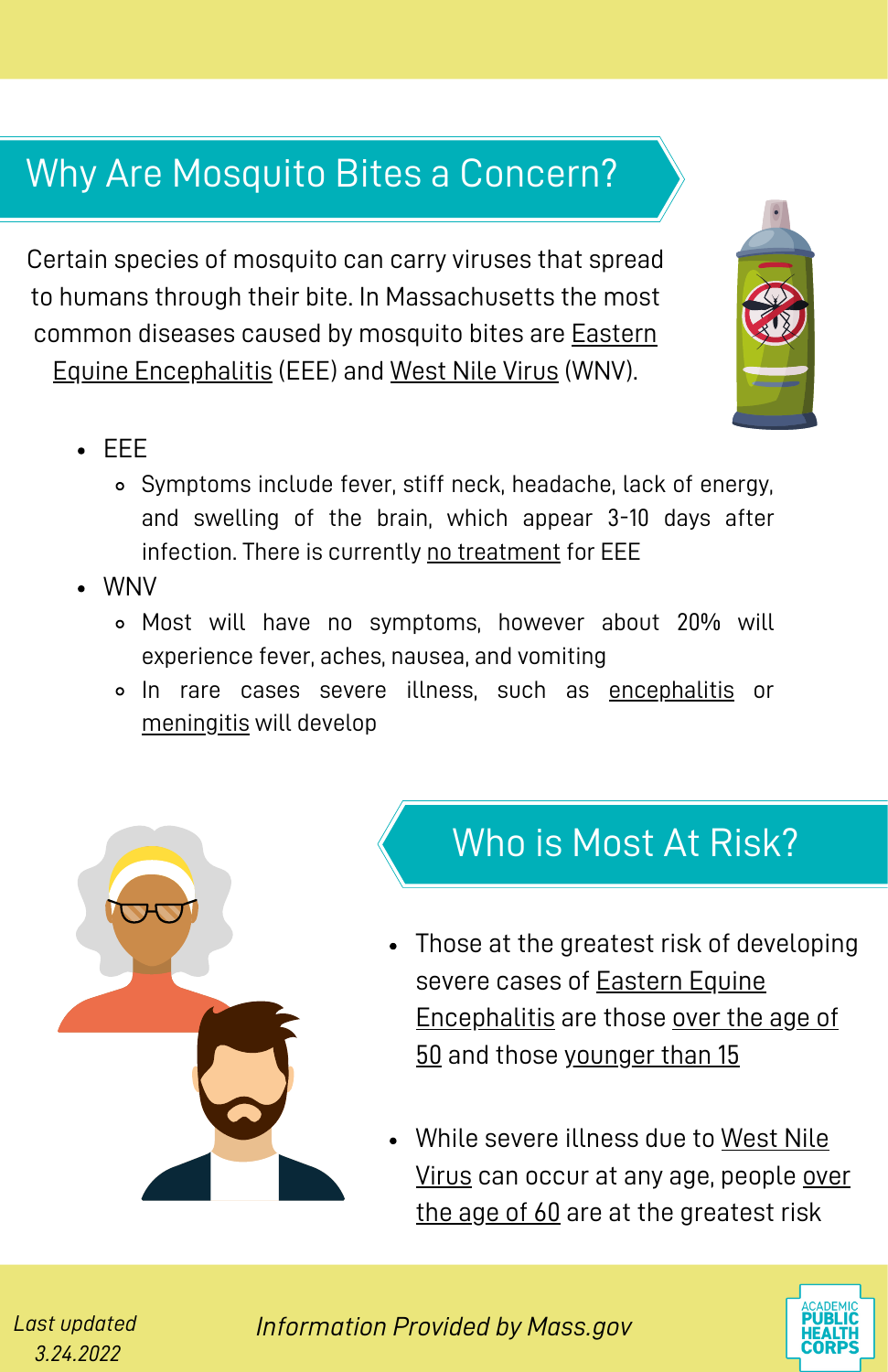## What Can I Do to Prevent Bites?

- When going outside use insect repellents containing picaridin, oil of lemon eucalyptus, or DEET
	- Always follow instructions and use safely
- Empty out sources of still water around the house and yard such as buckets, toys, flower pots, etc.
- Inspect window and door screens for any holes or tears and repair appropriately to prevent mosquitoes from entering the home
- When possible, wear long-sleeved shirts and long pants while outside to keep mosquitos away from the skin











*Last updated 3.24.2022*